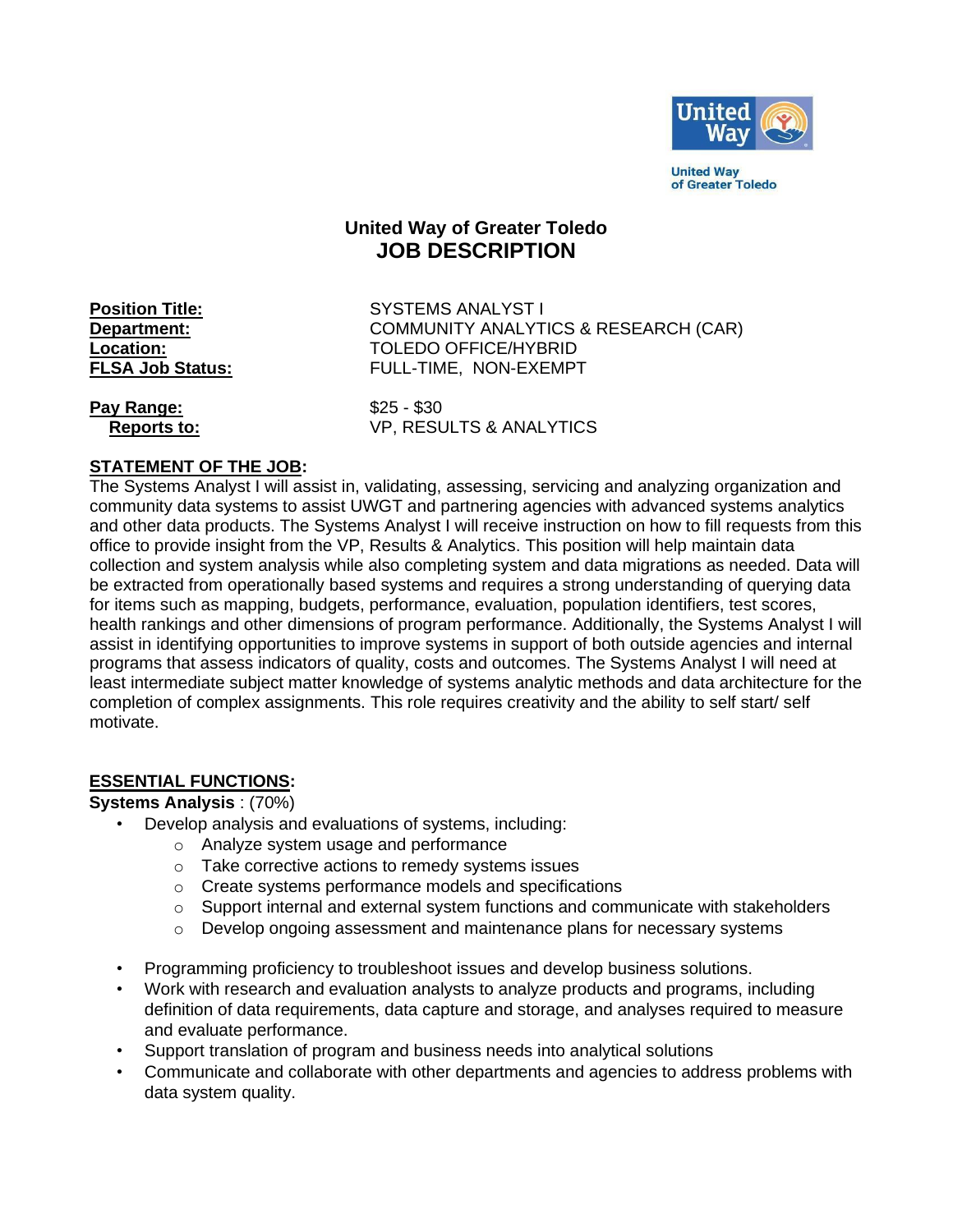- Create mechanisms to extract and reorganize data from existing systems for storage and reporting in departmental databases.
- Maintain supporting documentation of system maintenance, data sources and reporting API processes
- Follows all appropriate data quality and security guidelines.
- Ability to design, build and develop API functionality and other data migration efficiencies
- Data science proficiency with ability to build, calibrate, and maintain collaborative data systems
- Apply machine learning techniques, for predictive analytics and AI
- •

## **Data Collection, Assessment, Mining, & Scrubbing :** (30%)

- Assist in mining and scrubbing existing evaluation reports and data from multiple databases.
- Research public and private evaluation and survey methodologies to assess aggregately aligned approaches for community.
- Conduct rigorous quantitative and qualitative analysis .
- Assess viability of practices.
- Detailed analysis of statistical and research methodologies and program outcomes.
- Keep detailed records on all actions, processes and procedures for change management and adjustment of evaluative techniques.
- Coordinate with the VP to determine timing of development efforts and key milestones.
- Work with VP and IT staff to identify and automate tools that deliver routine performance information.
- Ensure adherence to quality standards and contribute to improvement efforts.
- Review reports and analysis, write findings. Test datasets.

## **ADDITIONAL RESPONSIBILITIES:**

- Work with VP to create training materials and organizational documentation.
- Work collaboratively with data science team, community impact, and directly with programs
- Identify and apply for grant opportunities
- Actively seek continuous improvement opportunities
- Actively participate and lead in local evaluation and measurement initiatives and activities
- Safeguard proprietary processes and methodologies
- Develop training and development materials
- Conduct training and development sessions for large and small groups
- Develop Results Based Accountability (RBA) proficiencies and efficiencies
- Develop and execute project plans
- Present reports and progress to stakeholders
- Additional duties as deemed necessary.

# **QUALIFICATIONS AND EXPERIENCE:**

- Bachelors degree (Quantitative Field) with an advanced degree (Computer Science, Information Systems, Data Science, Economics, Engineering, Informatics, Evaluation & Measurement) **preferred**.
- And at least 2 yrs/ experience in the following:
- Complex evaluation assessment and analysis
- Implementation of rigorous evaluation methodologies and frameworks
- Experience developing and implementing proprietary methodologies
- Experience with Data Warehouse and BI systems
- Experience collecting business requirements from clients and transforming requirements into reports and analyses.